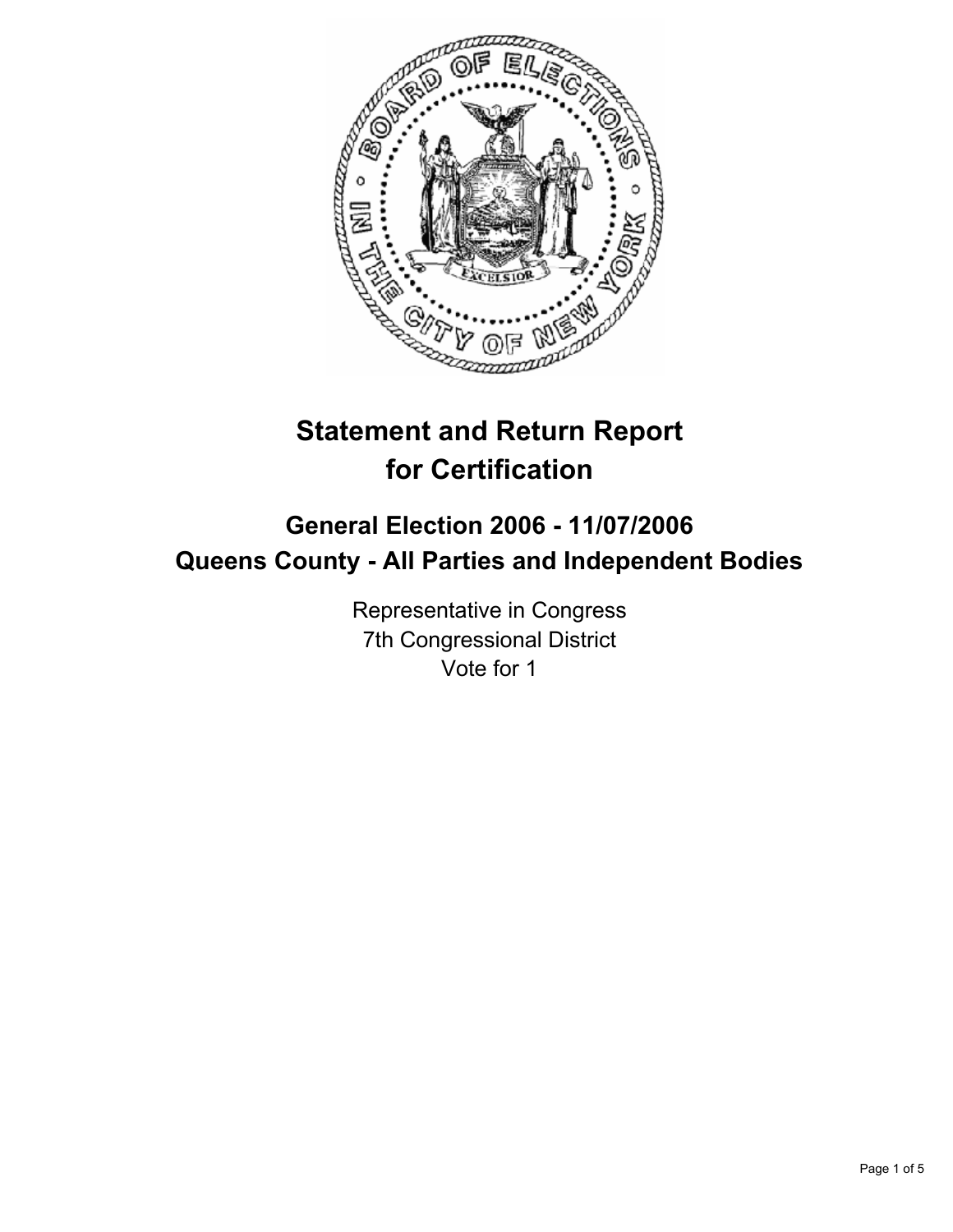

### **Assembly District 27**

| <b>PUBLIC COUNTER</b>             | 2,902 |
|-----------------------------------|-------|
| <b>EMERGENCY</b>                  | 0     |
| ABSENTEE/MILITARY                 | 67    |
| <b>FEDERAL</b>                    | 9     |
| AFFIDAVIT                         | 61    |
| <b>Total Ballots</b>              | 3,039 |
| KEVIN BRAWLEY (REPUBLICAN)        | 661   |
| JOSEPH CROWLEY (DEMOCRATIC)       | 1,438 |
| KEVIN BRAWLEY (CONSERVATIVE)      | 122   |
| JOSEPH CROWLEY (WORKING FAMILIES) | 103   |
| <b>Total Votes</b>                | 2,324 |
| Unrecorded                        | 715   |

**Assembly District 30**

| <b>PUBLIC COUNTER</b>             | 5,931 |  |
|-----------------------------------|-------|--|
| <b>EMERGENCY</b>                  | 0     |  |
| ABSENTEE/MILITARY                 | 138   |  |
| <b>FEDERAL</b>                    | 41    |  |
| <b>AFFIDAVIT</b>                  | 86    |  |
| <b>Total Ballots</b>              | 6,196 |  |
| KEVIN BRAWLEY (REPUBLICAN)        | 914   |  |
| JOSEPH CROWLEY (DEMOCRATIC)       | 3,850 |  |
| KEVIN BRAWLEY (CONSERVATIVE)      | 176   |  |
| JOSEPH CROWLEY (WORKING FAMILIES) | 289   |  |
| ALFRED E. NEUMAN (WRITE-IN)       |       |  |
| <b>Total Votes</b>                | 5,230 |  |
| Unrecorded                        | 966   |  |

#### **Assembly District 34**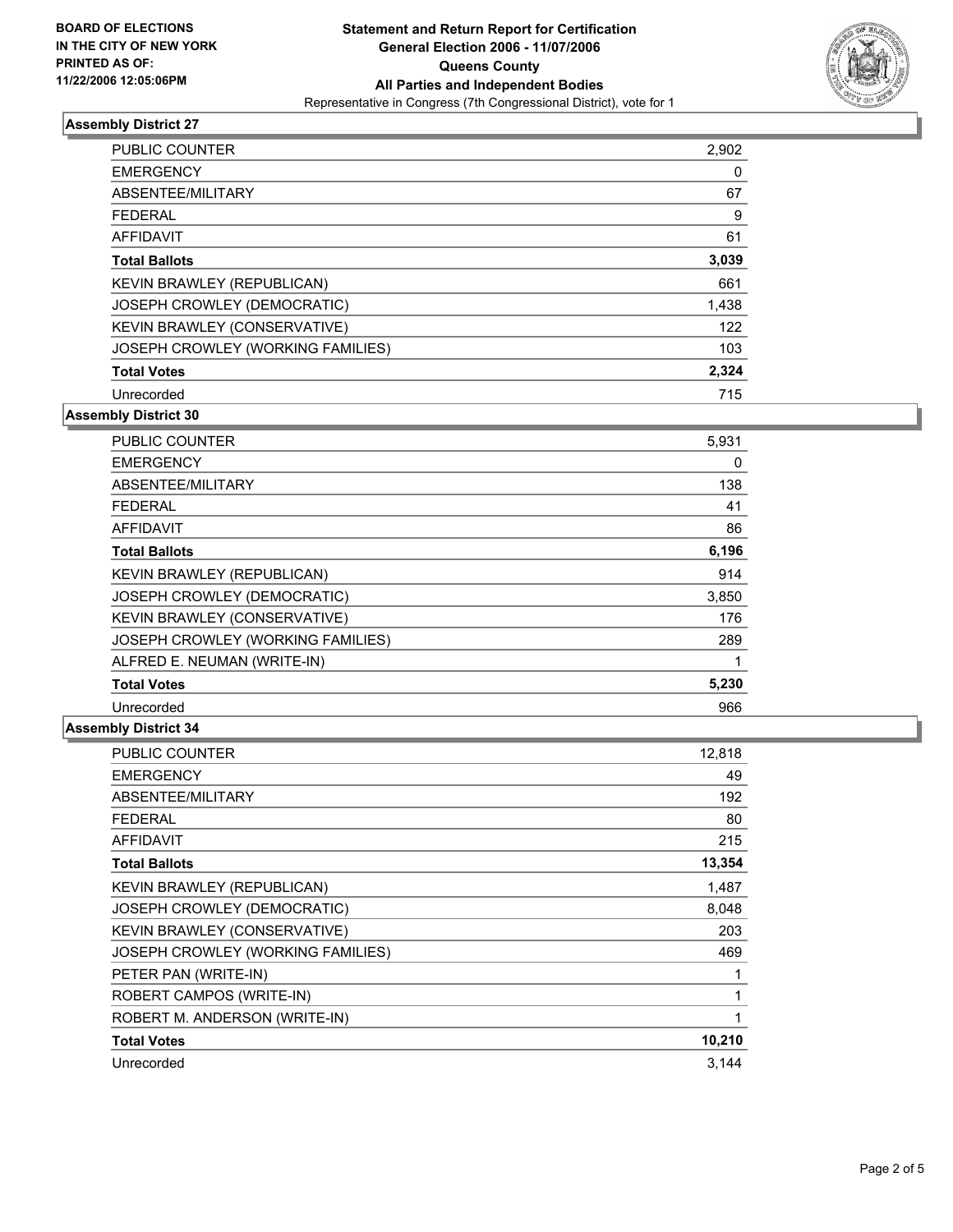

#### **Assembly District 35**

| PUBLIC COUNTER                    | 4,863 |
|-----------------------------------|-------|
| <b>EMERGENCY</b>                  | 0     |
| ABSENTEE/MILITARY                 | 60    |
| <b>FEDERAL</b>                    | 8     |
| <b>AFFIDAVIT</b>                  | 66    |
| <b>Total Ballots</b>              | 4,997 |
| KEVIN BRAWLEY (REPUBLICAN)        | 317   |
| JOSEPH CROWLEY (DEMOCRATIC)       | 3,211 |
| KEVIN BRAWLEY (CONSERVATIVE)      | 58    |
| JOSEPH CROWLEY (WORKING FAMILIES) | 119   |
| <b>Total Votes</b>                | 3,705 |
| Unrecorded                        | 1.292 |

**Assembly District 36**

| <b>PUBLIC COUNTER</b>             | 190 |  |
|-----------------------------------|-----|--|
| <b>EMERGENCY</b>                  | 0   |  |
| ABSENTEE/MILITARY                 |     |  |
| <b>FEDERAL</b>                    | 3   |  |
| <b>AFFIDAVIT</b>                  | 0   |  |
| <b>Total Ballots</b>              | 197 |  |
| KEVIN BRAWLEY (REPUBLICAN)        | 34  |  |
| JOSEPH CROWLEY (DEMOCRATIC)       | 119 |  |
| KEVIN BRAWLEY (CONSERVATIVE)      |     |  |
| JOSEPH CROWLEY (WORKING FAMILIES) |     |  |
| <b>Total Votes</b>                | 160 |  |
| Unrecorded                        | 37  |  |

#### **Assembly District 37**

| PUBLIC COUNTER                      | 2,343 |
|-------------------------------------|-------|
| <b>EMERGENCY</b>                    | 0     |
| ABSENTEE/MILITARY                   | 49    |
| <b>FEDERAL</b>                      | 20    |
| <b>AFFIDAVIT</b>                    | 56    |
| <b>Total Ballots</b>                | 2,468 |
| KEVIN BRAWLEY (REPUBLICAN)          | 294   |
| JOSEPH CROWLEY (DEMOCRATIC)         | 1,539 |
| <b>KEVIN BRAWLEY (CONSERVATIVE)</b> | 32    |
| JOSEPH CROWLEY (WORKING FAMILIES)   | 167   |
| <b>Total Votes</b>                  | 2,032 |
| Unrecorded                          | 436   |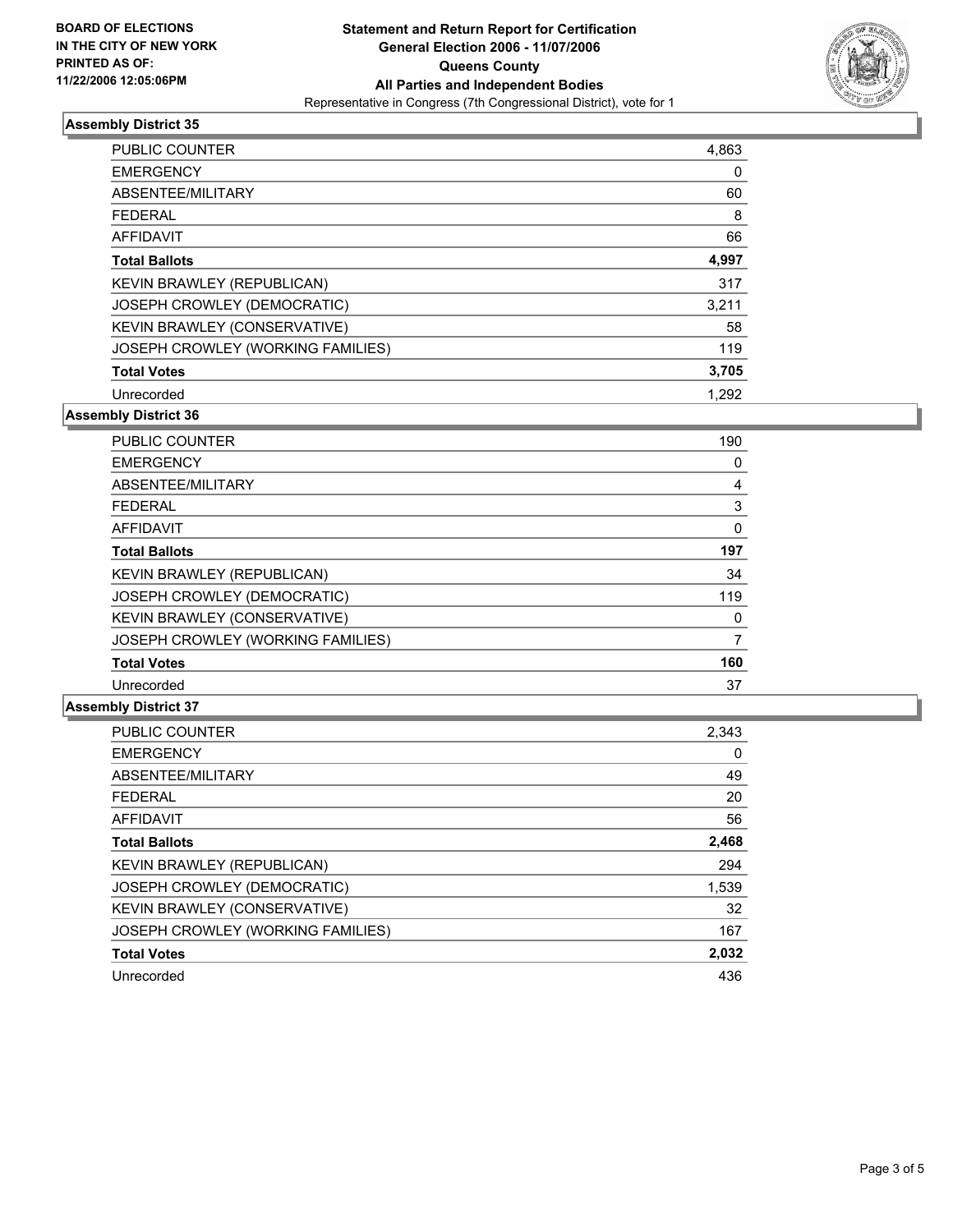

#### **Assembly District 39**

| <b>PUBLIC COUNTER</b>             | 5,088 |  |
|-----------------------------------|-------|--|
| <b>EMERGENCY</b>                  | 45    |  |
| ABSENTEE/MILITARY                 | 75    |  |
| <b>FEDERAL</b>                    | 22    |  |
| AFFIDAVIT                         | 110   |  |
| <b>Total Ballots</b>              | 5,340 |  |
| KEVIN BRAWLEY (REPUBLICAN)        | 528   |  |
| JOSEPH CROWLEY (DEMOCRATIC)       | 3,202 |  |
| KEVIN BRAWLEY (CONSERVATIVE)      | 72    |  |
| JOSEPH CROWLEY (WORKING FAMILIES) | 198   |  |
| MICKEY MOUSE (WRITE-IN)           |       |  |
| <b>Total Votes</b>                | 4,001 |  |
| Unrecorded                        | 1.339 |  |